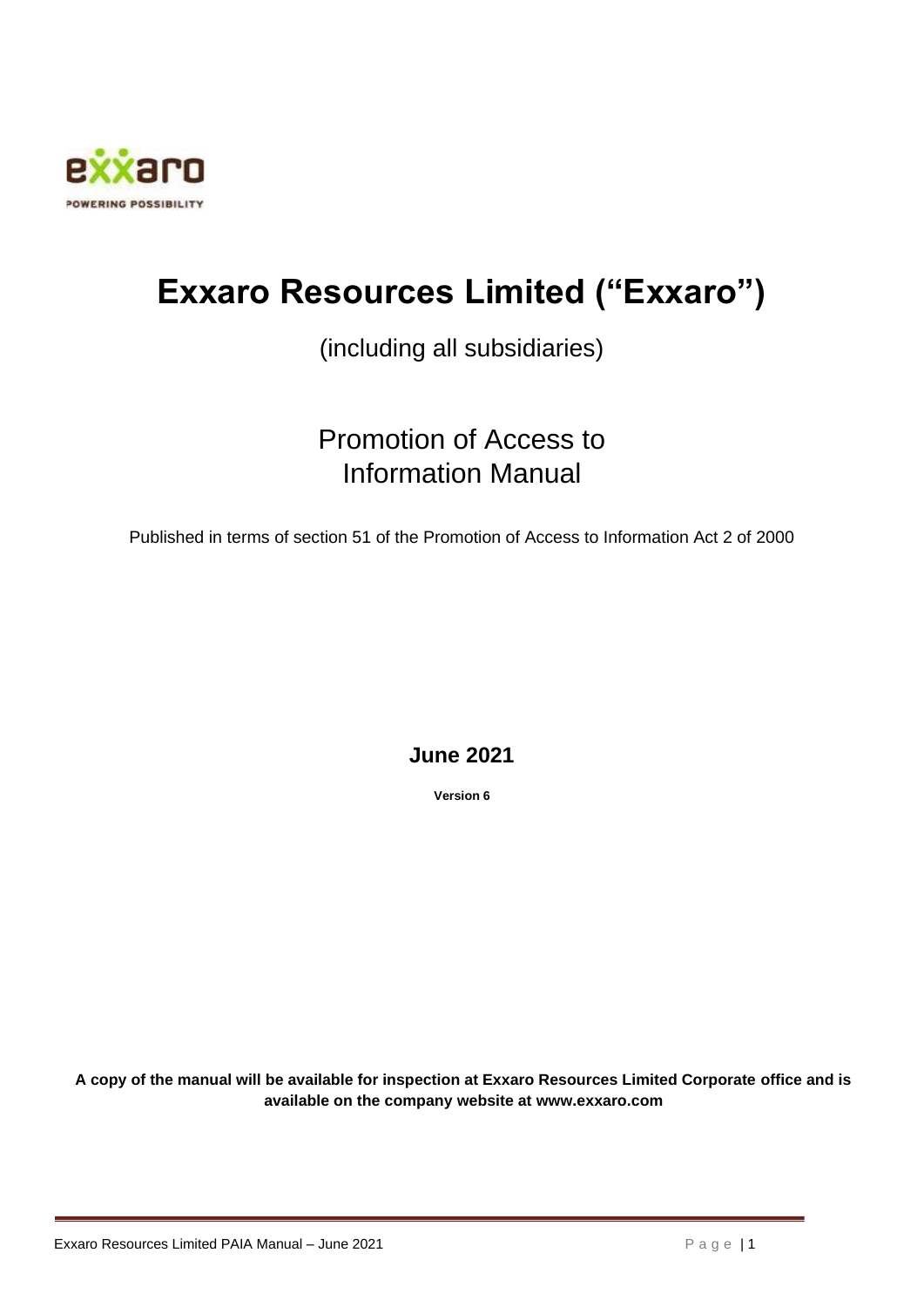# **Table of Contents**

| 1.  |                                                                                   | 3  |
|-----|-----------------------------------------------------------------------------------|----|
| 1.1 |                                                                                   | 3  |
| 1.2 | <b>AVAILABILITY OF THE EXXARO MANUAL AND ENTRY POINT FOR REQUESTS</b>             | 3  |
| 1.3 |                                                                                   | 3  |
| 1.4 |                                                                                   | 4  |
| 1.5 | POLICY WITH REGARD TO CONFIDENTIALITY AND ACCESS TO INFORMATION                   | 4  |
| 1.6 |                                                                                   | 4  |
| 2.  |                                                                                   | 5  |
| 2.1 |                                                                                   | 5  |
| 2.2 |                                                                                   | 5  |
| 3.  |                                                                                   | 5  |
| 3.1 |                                                                                   | 5  |
| 3.2 |                                                                                   | 6  |
| 3.3 |                                                                                   | 6  |
| 4.  |                                                                                   | 8  |
| 4.1 |                                                                                   | 8  |
| 4.2 | DATA SUBJECTS CATEGORIES AND THEIR PERSONAL INFORMATION                           | 8  |
| 4.3 |                                                                                   | 8  |
| 4.4 | PLANNED TRANS BORDER FLOWS OF PERSONAL INFORMATION                                | 8  |
| 5.  |                                                                                   | 9  |
| 6.  |                                                                                   | 9  |
| 7.  | GROUNDS FOR REFUSAL OF ACCESS TO RECORDS AND APPEAL                               | 11 |
| 8.  |                                                                                   | 12 |
|     |                                                                                   | 13 |
|     | ANNEXURE 2: CONSENT TO PROCESS/ NOTIFICATION TO COLLECT PERSONAL INFORMATION FORM | 18 |
|     | ANNEXURE 3: COMPLAINT REGARDING THE PROTECTION OF PERSONAL INFORMATION FORM       | 19 |
|     | ANNEXURE 4: DATA SUBJECT INFORMATION REQUEST AND INFORMATION WITHDRAWAL FORM      | 20 |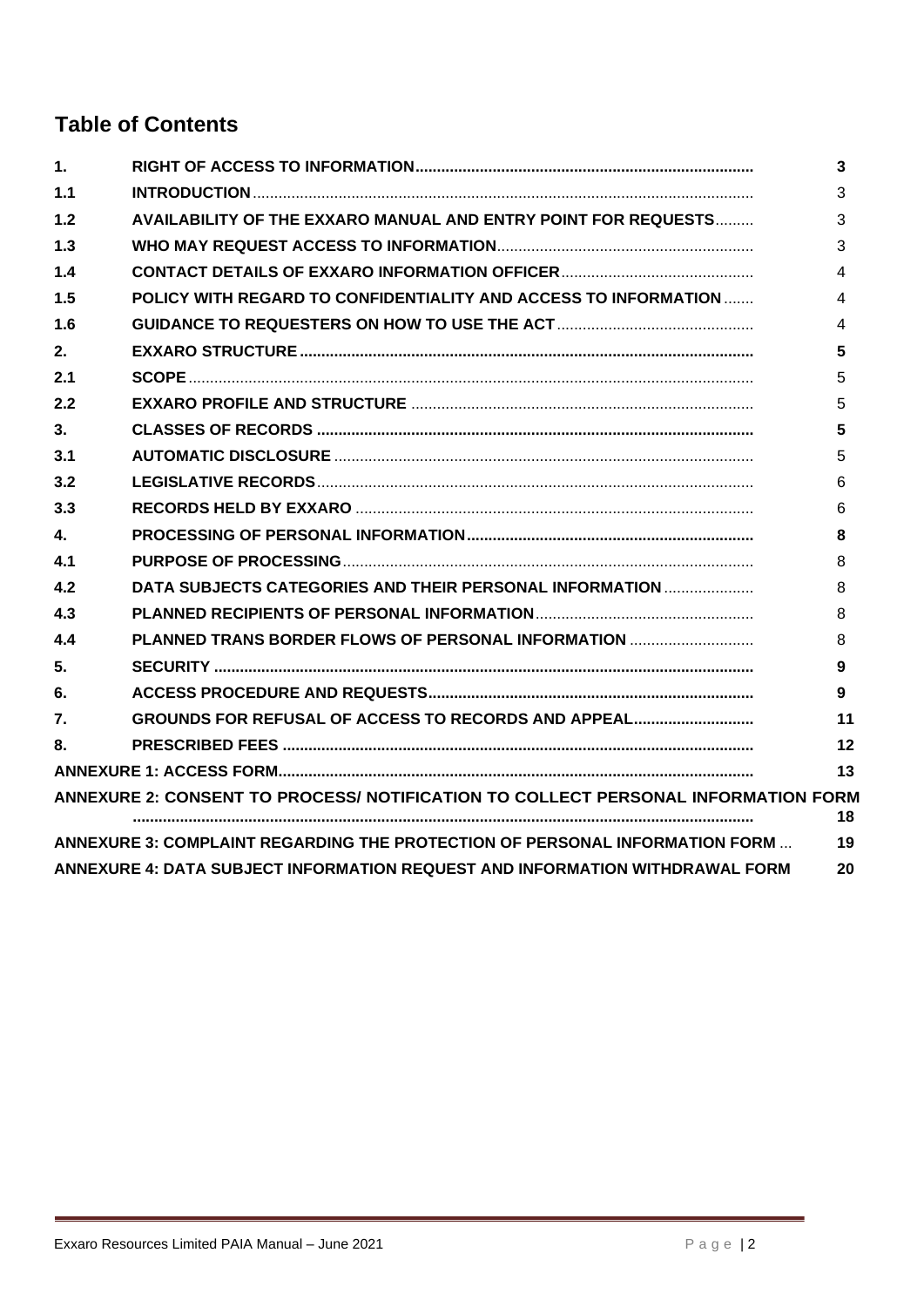#### **1. RIGHT OF ACCESS TO INFORMATION**

#### <span id="page-2-1"></span><span id="page-2-0"></span>**1.1 INTRODUCTION**

The 1996 South African Constitution, provides a statutory right of access on request to any record held by the state as well as access to records held by private bodies, entrenches the fundamental right to information.

The Promotion of Access to Information Act 2 of 2000 ("the Act"), which came into effect on 9 March 2001, seeks to advance the values of transparency and accountability in South Africa and provides the mechanism for requesters to exercise and protect their constitutional right to request access to a record.

The Act establishes the following statutory rights of requesters to any record of a private body if:

- That record is required for the exercise or protection of any of his or her legal rights;
- That requester complies with all the procedural requirements; and
- Access is not refused in terms of any ground referred to in the Act.

In terms of the Act private bodies are required to publish a manual to assist requesters who wish to request access to a record.

#### <span id="page-2-2"></span>**1.2 AVAILABILITY OF THE EXXARO MANUAL AND ENTRY POINT FOR REQUESTS**

This document serves as the Exxaro PAIA Manual ("the Manual") in accordance with the requirements of section 51 of the Act to facilitate access to records held by Exxaro.

A copy of this Manual is available to the public in a PDF ("Portable Document Format") version on the website of Exxaro at [www.exxaro.com](http://www.exxaro.com/) or on request from the Information Officer referred to in this Manual. Exxaro shall review this Manual periodically and update it from time to time, or when relevant regulatory changes occur.

Exxaro endorses the spirit of the Act and believes that this Manual will assist requesters in exercising their rights.

#### <span id="page-2-3"></span>**1.3 WHO MAY REQUEST ACCESS TO INFORMATION**

The Act provides that a requester is only entitled to access to a record if the record is required for the exercise or protection of a right. Only requests for access to a record, where the requester has satisfied the Information Officer that the record is required to exercise or protect a right, will be considered.

A requester may act in different capacities in making a request for a record. This will influence the amount to be charged when a request has been lodged.

In summary the Manual provides information on the:

- Contact details of the Information Officer;
- Structure and functions of Exxaro:
- Subjects and categories of records that are held by Exxaro; and
- Procedure that needs to be followed and criteria that have to be met by a requester to request access to a record.

Requesters may make a request as:

- A personal requester who requests a record about him/herself;
- An agent requester who requests a record on behalf of someone else;
- A third party requester who requests a record about someone else; and
- A public body who may request a record if:
	- o It fulfils the requirements of procedural compliance;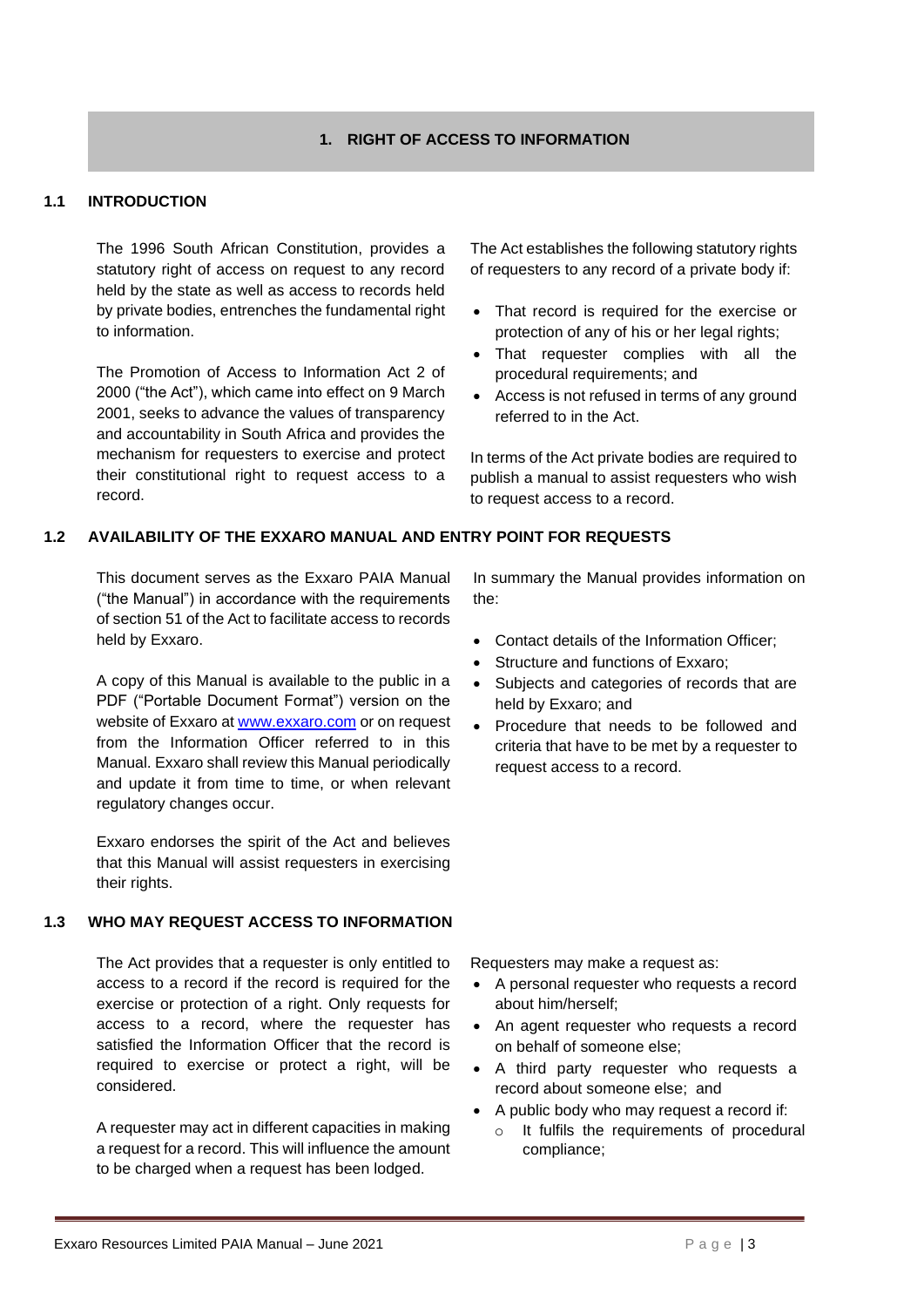- o The record is required for the exercise or protection of a right; and
- o No grounds for refusal exist.

#### <span id="page-3-0"></span>**1.4 CONTACT DETAILS OF EXXARO INFORMATION OFFICER**

The Chief Executive Officer of Exxaro has delegated his powers to the Information Officer below in terms of the Act to handle all requests on Exxaro's behalf and ensure that the requirements of the Act are administered in a fair, objective and unbiased manner.

| Group Information Officer: | Itumeleng Lebepe                             |
|----------------------------|----------------------------------------------|
| <b>Physical Address:</b>   | 263B West Avenue, Die Hoewes Centurion, 0157 |
| Postal Address:            | PO Box 9229, Pretoria, 0001                  |
| Tel:                       | (012) 307 4345 or (012) 307 3189             |
| E-mail:                    | Information.Officer@exxaro.com               |

#### <span id="page-3-1"></span>**1.5 POLICY WITH REGARD TO CONFIDENTIALITY AND ACCESS TO INFORMATION**

Exxaro will protect the confidentiality of information provided to it by third parties, subject to Exxaro's obligations to disclose information in terms of any applicable law or a court order requiring disclosure of the information. If access is requested to a record that contains information about a third party, Exxaro is obliged to attempt to contact this third party to inform them of the request.

This enables the third party the opportunity of responding by either consenting to the access or by providing reasons why the access should be denied. In the event that the third party furnishing reasons for the support or denial of access, the Information Officer will consider these reasons in determining whether access should be granted, or not.

#### <span id="page-3-2"></span>**1.6 GUIDANCE TO REQUESTERS ON HOW TO USE THE ACT**

The Information Regulator is required to update and make available the existing guide that has been compiled by the South African Human Rights Commission containing such information, in an easily comprehensible form and manner, as may reasonably be required by a person who wishes to exercise any right contemplated in this Act and the Protection of Personal Information Act, 2013.

Please direct any queries to the Information Regulator: Postal address: P.O Box 31533 Braamfontein Johannesburg 2017 Physical address: JD House 27 Stiemens Street Braamfontein Johannesburg 2001 Email: **[inforeg@justice.gov.za](https://owa.justice.gov.za/owa/redir.aspx?C=inZ5uQahKFZ27cQNAZqgkxLqk2u5dpip-0xeuVGk-tJa4yFS_0fYCA..&URL=mailto%3ainforeg%40justice.gov.za)**.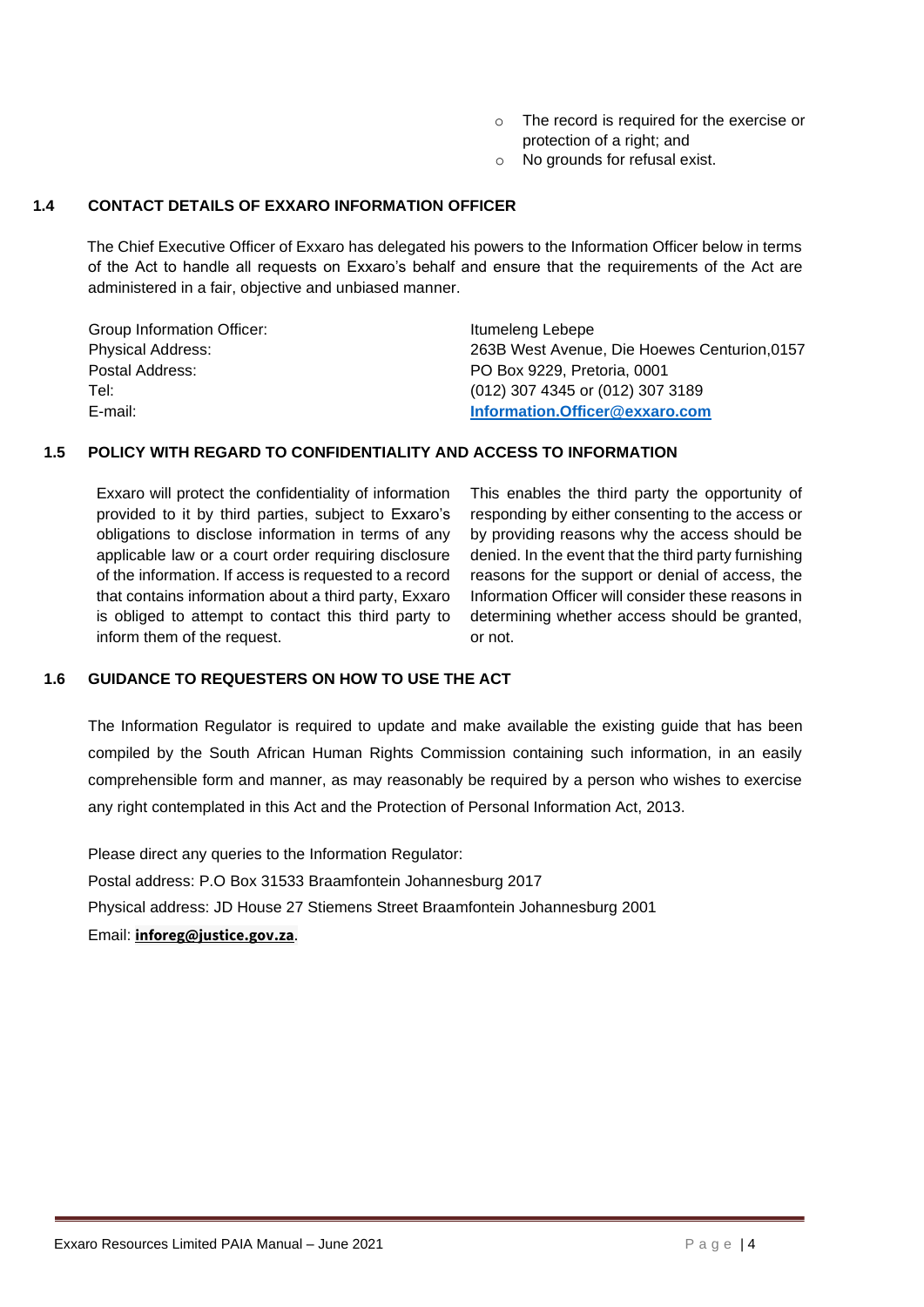#### **2. EXXARO STRUCTURE**

#### <span id="page-4-1"></span><span id="page-4-0"></span>**2.1 SCOPE**

This Manual has been prepared as at 30 June 2021 and includes the following Exxaro entities:

- Aquicure Proprietary Limited
- Cennergi Proprietary Limited
- Clipeus Investment Holdings Proprietary Limited
- Coastal Coal Proprietary Limited
- Colonna Properties Proprietary Limited
- Dorstfontein Coal Mines Proprietary Limited
- Exxaro Base Metals and Industrial Minerals Holdings Proprietary Limited
- Exxaro Chairman's Fund
- Exxaro Coal Central Proprietary Limited
- Exxaro Coal Proprietary Limited
- Exxaro Coal Mpumalanga Proprietary Limited
- Exxaro Employee Empowerment Participation Scheme Trust
- Exxaro Employee Empowerment Trust
- Exxaro Employee Share Ownership Trust
- Exxaro ESOP SPV RF Proprietary Limited
- Exxaro Environment Rehabilitation Fund
- Exxaro FerroAlloys Proprietary Limited
- **Exxaro Foundation Trust**
- Exxaro Holdings Proprietary Limited
- **Exxaro Insurance Company Limited**
- Exxaro Matla Setshabeng Development NPC
- Exxaro Mountain Bike Academy NPC
- Exxaro People Development Initiative NPC
- Exxaro Properties (Groenkloof) Proprietary Limited
- Exxaro Reductants Proprietary Limited
- Exxaro Resources Limited
- Eyesizwe Coal Employees Share Trust
- Ferroland Grondtrust Proprietary Limited
- Forzando Coal Mines Proprietary Limited
- Gravelotte Iron Ore Company Proprietary Limited
- Itemba Farms Proprietary Limited
- K2018621183 (South Africa) Proprietary Limited
- Kumba Resources Management Share Trust
- Mafube Environmental Rehabilitation Trust
- Mmakau Coal Proprietary Limited
- Matla and Arnot Rehabilitation Trust
- Newcastle Coal Mines Proprietary Limited
- Rocsi Holdings Proprietary Limited
- The Vryheid (Natal) Railway, Coal and Iron Company Limited
- Tumelo Coal Mines Proprietary Limited

#### <span id="page-4-2"></span>**2.2 EXXARO PROFILE AND STRUCTURE**

<span id="page-4-3"></span>Exxaro is a diverse resources group which includes coal operations and investments in iron ore, residual pigment manufacturing and renewable (wind) energy. Exxaro has operations in South Africa, Australia, Switzerland and China, and a pipeline of growth projects.

#### **3. CLASSES OF RECORDS**

#### <span id="page-4-4"></span>**3.1 AUTOMATIC DISCLOSURE**

No notice has been published in terms of section 52 of the Act. However, the following records are automatically available at the registered office of Exxaro on payment of the prescribed fee for reproduction.

• Documentation and information relating to Exxaro which is held by the Companies Intellectual Properties Commission in accordance with the requirements set out

in section 25 of the Companies Act 71 of 2008, as amended

- Products and Promotional Brochures
- News and other Marketing Information
- Extracts from the annual integrated report and any other shareholder communications as published on Exxaro's website.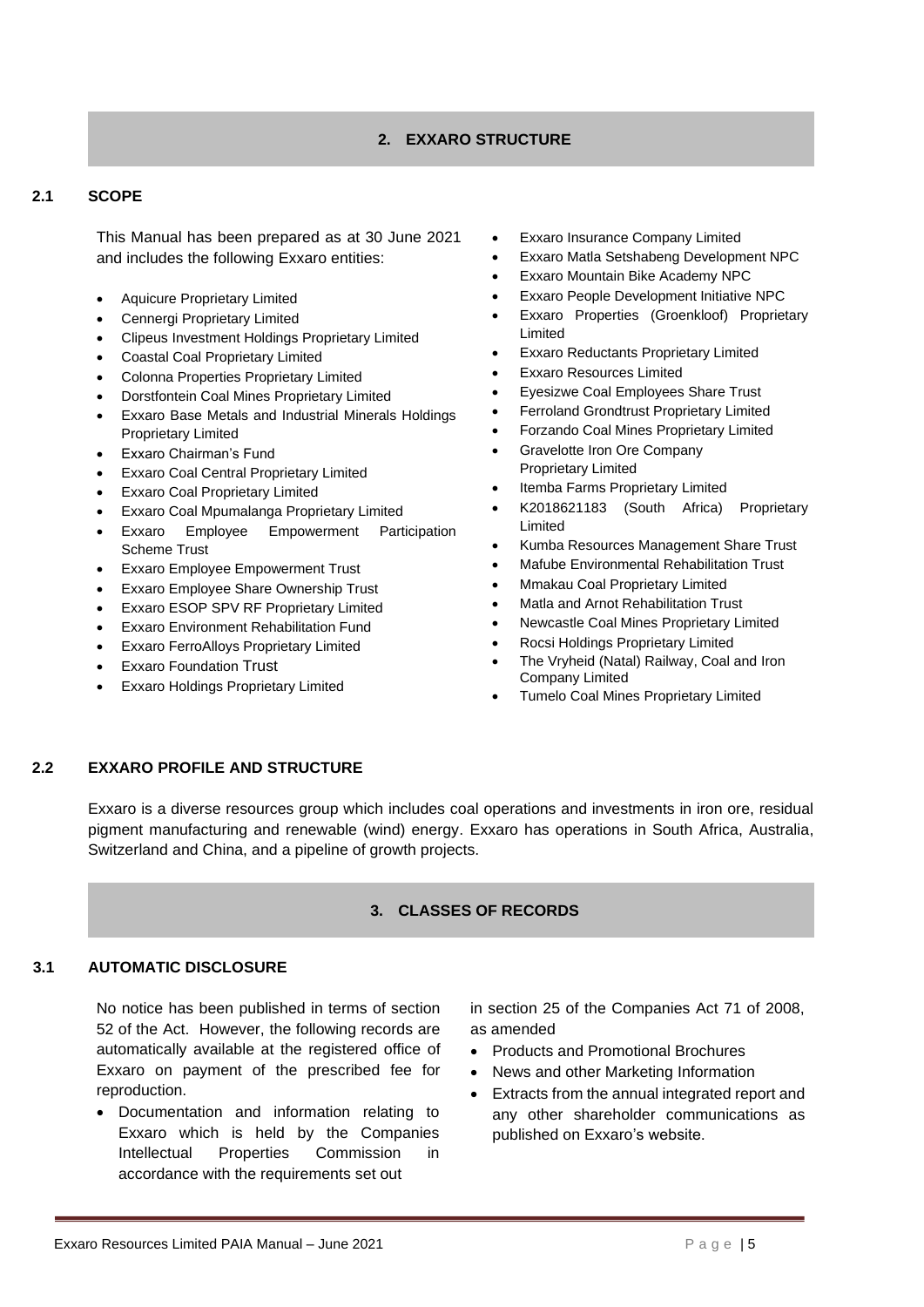#### <span id="page-5-0"></span>**3.2 LEGISLATIVE RECORDS**

Records are kept in accordance with such other legislation as applicable to Exxaro, which includes, but is not limited to:

- Banks Act 94 of 1990
- Basic Conditions of Employment Act 75 of 1997
- Broad-Based Black Economic Empowerment Act 53 of 2003
- Companies Act 71 of 2008
- Compensation for Occupational Injuries and Diseases Act 130 of 1993
- Competition Act 89 of 1998
- Constitution of South Africa Act 108 of 1996
- Copyright Act 98 of 1987
- Consumer Protection Act 68 of 2008
- Criminal Procedure Act 51 of 1977
- Deeds Registries Act 57 of 1937
- Debt Collectors Act 114 of 1998
- Electronic Communications and Transactions Act 25 of 2002
- Employment Equity Act 55 of 1998
- Finance Act 2 of 2007
- Financial Markets Act 19 of 2012
- Firearms Control Act 60 of 2000;
- Income Tax Act 58 of 1962
- Insolvency Act 24 of 1936

Although we have used our best endeavours to supply you with a list of applicable legislation it is possible that the above list may be incomplete.

#### <span id="page-5-1"></span>**3.3 RECORDS HELD BY EXXARO**

STAKEHOLDER ENGAGEMENT

- o Donations
- o CSI Projects and Investments
- o Media Releases

#### CORPORATE SECRETARIAT AND LEGAL

- o Applicable Statutory Documents
- o Annual Integrated Reports and supplementary information, including the Mineral Resources and Reserves Statement and Exxaro Resources Annual Financial Statements
- o Board of Directors Charter and Board Committee Terms of Reference
- o Codes of Conduct
- o Executive Committee Meeting Minutes
- o General legal correspondence
- Labour Relations Act 66 of 1995
- Long Term Insurance Act 52 of 1998
- Magistrates Court Act 32 of 1944
- Mine Health and Safety Act 29 of 1996
- Mineral Petroleum Resources Development Act 28 of 2002
- National Environmental Management Act 107 of 1998
- Non-Profit Organisations Act 71 of 1997
- Occupational Diseases in Mines and Works Act 78 of 1973
- Occupational Health and Safety Act 85 of 1993
- Patents Act 57 of 1987
- Prevention of Organised Crime Act 14 of 1998
- Protection of Personal Information Act 4 of 2013
- Regulation of Interception of Communications and Provision of Communication Related Information Act 70 of 2002
- Short Term Insurance Act. 53 of 1998
- Skills Development Act 97 of 1998
- Skills Development Levies Act 97 of 1999
- South African Revenue Service Act 34 of 1997
- Statistics Act 6 of 1999
- Supreme Court Act 59 of 1959
- Unemployment Insurance Act 63 of 2001
- Value Added Tax Act 89 of 1991

Whenever it comes to our attention that existing or new legislation allows a requester access on a basis other than set out in the Act, we shall update the list accordingly.

o CSI Performance Information o Newsletters and Publications

- o Minutes of Shareholders' Meetings
- o Policies and Procedures
- o Production Statistics
- o Property Records
- o Records
- o Trademarks
- o Public Corporate Records
- o Share Certificates
- o Shareholder Agreements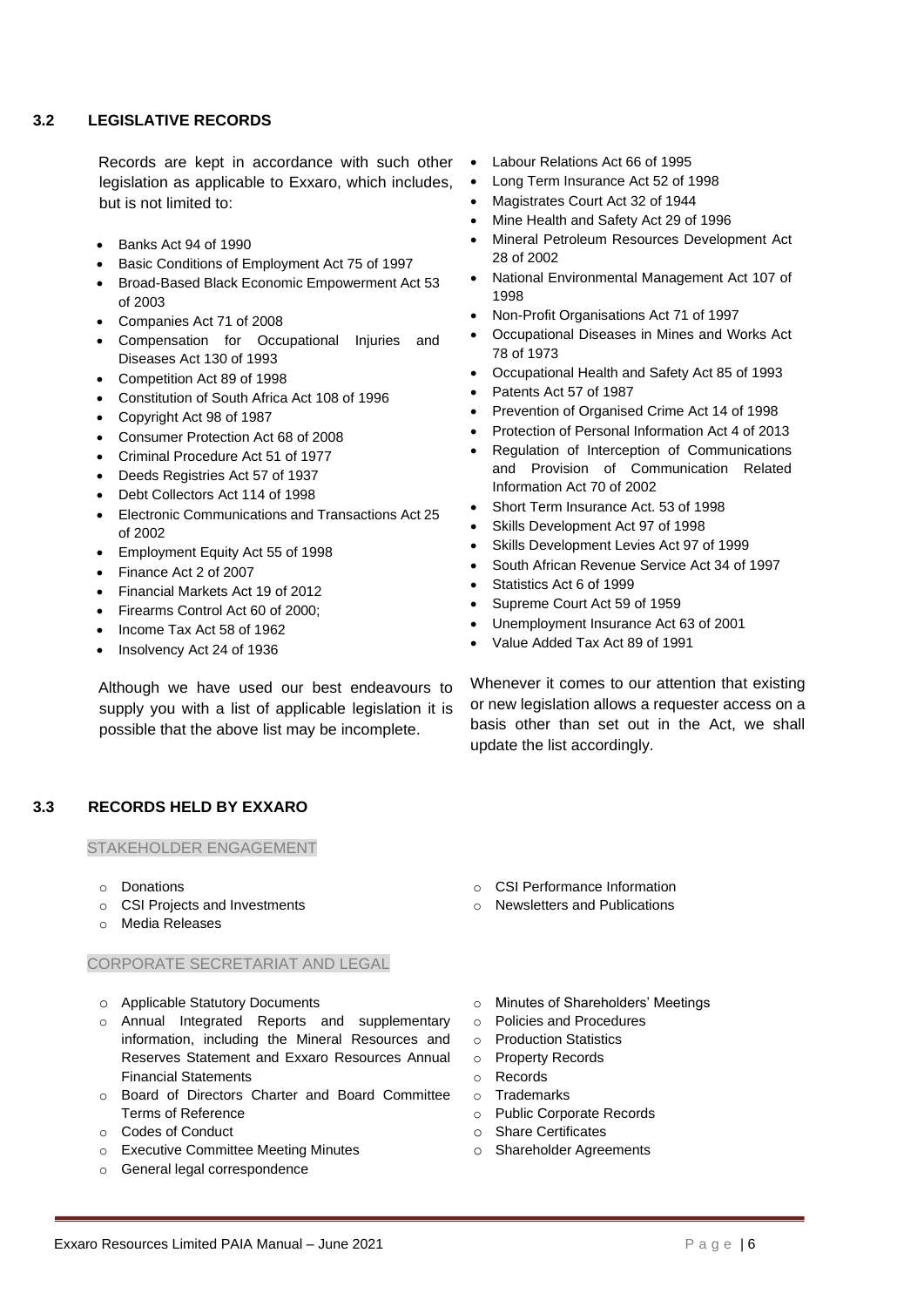- o Leases
- o Legal Compliance Records
- o Licenses and Approvals
- o Litigation and Dispute Patent Records
- o Memoranda of Incorporation
- o Minutes of Board of Directors and Board Committee Meetings

#### FINANCE AND TAXATION

- o Accounting Records
- o Agreements
- o Annual Financial Statements
- o Audit Reports
- o Capital Expenditure Records
- o Investment Records
- o Invoices and Statements
- o Management Reports
- o PAYE Records

#### HUMAN RESOURCES

- o Education and Training Records
- o Employee Benefit Records
- o Employment Contracts
- o Employment Equity Records
- o Group HR Policies and Procedures
- o Labour Relations Records
- o Leave Records

#### INFORMATION AND TECHNOLOGY MANAGEMENT

#### **INSURANCE**

- o Claim Records
- o Details of insurance coverages, limits and insurers

#### OPERATIONS AND TECHNICAL

- o Access Control
- o Administration Documentation
- o Agreements
- o Production Statistics
- o Resource and Reserve Information
- SAFETY, HEALTH, ENVIRONMENT AND SUSTAINABILITY
- o Environmental Assessment Records
- o Safety and Environmental Statistics
- o Incident reports and investigations
- o Sustainability Information
- o Licenses and Approvals
- o Training Records
- o Share Registers (Exxaro Resources Limited's official share register is however maintained by the transfer secretary of the company)
- o SENS releases
- o Strategic plans
- o Statutory Returns to Relevant Authorities
- o Purchasing Records
- o Sale records
- o Supply records
- o Tax records and Returns
- o Treasury Dealing
- o Transactional Records
- o VAT Records
- o Medical Records
- o Personnel Information
- o Retirement Benefit and Medical Aid Records
- o UIF Records
- o Tax Returns of employees
- o Statutory Employee Records
- o Contracts and Agreements o Information Policies, Standards, Procedures and Guidelines
	- o Insurance Policies
	- o Divisional Accounting Records
	- o Licenses and approvals
	- o Marketing Strategies
	- o Strategic and Mine Plans
	- o Technical Records
	- o Safety and Environmental Statistics
	- o Sustainability Information
	- o Training Records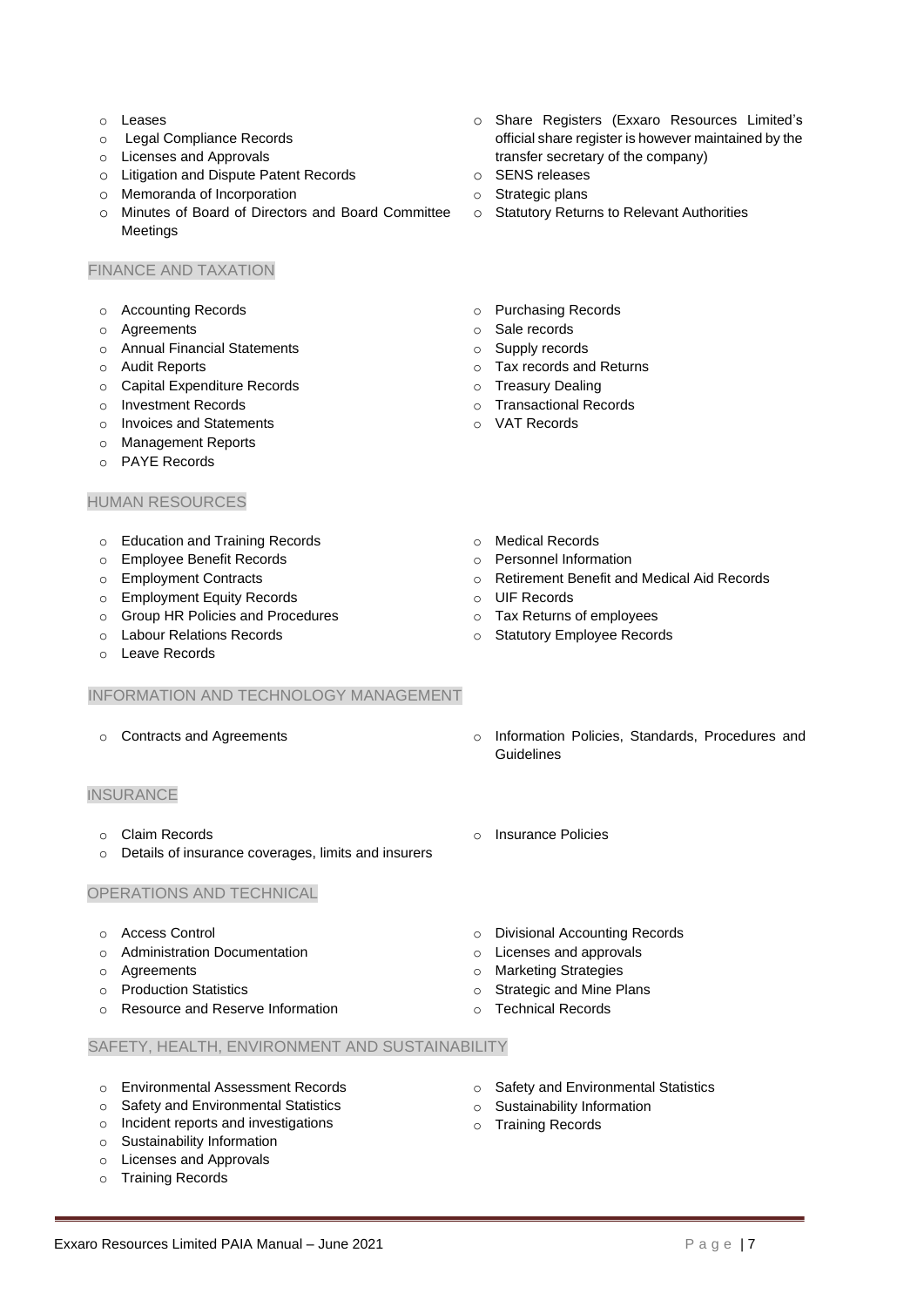- o Mining Charter Compliance Information
- o Safety, Health, Environment and
- Sustainability Policies and Management Standards
- o Philosophy and Strategy

#### SUPPLY CHAIN MANAGEMENT

- <span id="page-7-0"></span> $\circ$  Agreements with Contractors and Suppliers  $\circ$  Contractors and Supplier Data
	-

#### **4. PROCESSING OF PERSONAL INFORMATION**

#### <span id="page-7-1"></span>**4.1 PURPOSE OF PROCESSING**

Personal information shall bear the meaning as defined in the Protection of Personal Information Act 4 of 2013. Exxaro may process personal information for a variety of purposes, including:

- o to provide our goods or supply our services and to better understand our data subjects' needs when doing so;
- o to keep our data subject records up-to-date;
- o for employment purposes;
- o for recruitment purposes;
- o for legal or contractual purposes;
- o to manage employees in general;
- o to manage supplier contracts in general;
- o to manage customers in general;
- o to process customer requests or complaints; and
- o to process personal information of employees.

#### <span id="page-7-2"></span>**4.2 DATA SUBJECTS CATEGORIES AND THEIR PERSONAL INFORMATION**

Exxaro processes many different categories of personal information, including:

- o contact details, such as phone numbers, physical and postal addresses, and email addresses;
- o biometric information;
- o account numbers;
- o personal details, such as names and ages;
- o contract information.

o health information;

#### <span id="page-7-3"></span>**4.3 PLANNED RECIPIENTS OF PERSONAL INFORMATION**

Exxaro may give personal information that we process in the ordinary course of business to fulfill our obligations to our customers and clients and the following third parties:

- o Statutory authorities;
- o Law enforcement;
- o Tax authorities;
- o Medical schemes;
- o Employee pension and provident funds;
- o Industry bodies;
- o Contractors, vendors, suppliers; operators, other responsible parties, co-responsible parties; and third party vendors.

#### <span id="page-7-4"></span>**4.4 PLANNED TRANS-BORDER FLOWS OF PERSONAL INFORMATION**

Exxaro may send personal information outside of South Africa to various countries. Exxaro shall only transfer information to other countries who have similar privacy laws to South Africa's or recipients who can guarantee the protection of personal information to the same standard which Exxaro is required protect such personal information.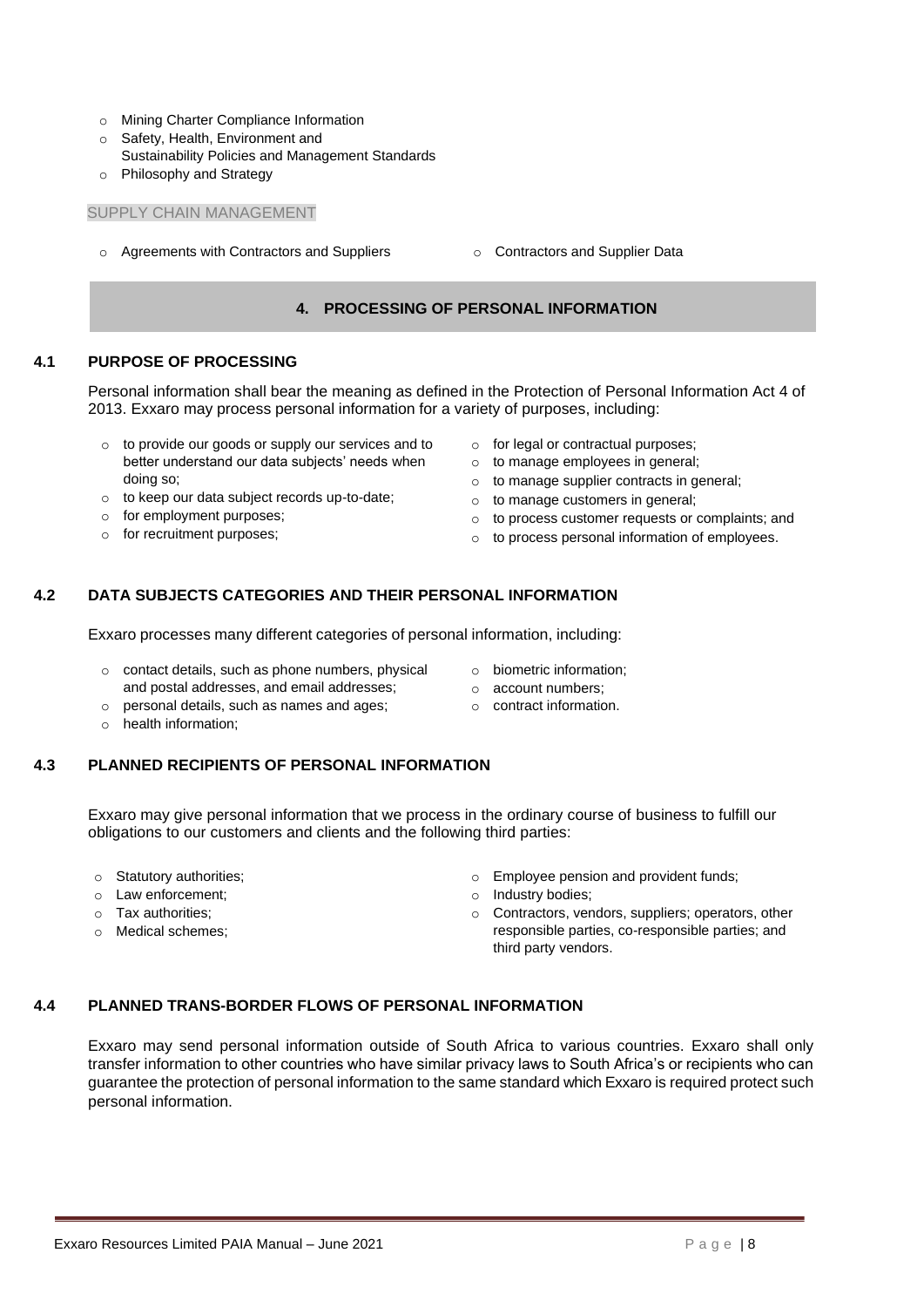#### **5. SECURITY**

<span id="page-8-1"></span><span id="page-8-0"></span>We secure our personal information by maintaining reasonable measures to protect personal information from loss,misuse and unauthorised access, disclosure, alteration and destruction. We also take reasonable steps to keep personal information accurate, current, complete and reliable for its intended use.

#### **6. ACCESS PROCEDURE AND REQUESTS**

*The purpose of this section is to provide requesters with sufficient guidelines and procedures to facilitate a request for access to a record held by Exxaro.* 

*It is important to note that an application for access to information can be refused in the event that the application does not comply with the procedural requirements of the Act. In addition, the successful completion and submission of an access request form does not automatically allow the requester access to the requested record. An application for access to a record is subject to certain limitations if the requested record falls within a certain category as specified within Part 3 Chapter 4 of the Act.* 

*If it is reasonably suspected that the requester has obtained access to Exxaro's records through the submission of materially false or misleading information, legal proceedings may be instituted against such requester.* 

#### **6.1 GUIDANCE ON COMPLETION OF PRESCRIBED ACCESS FORM**

In order for Exxaro to facilitate your access to a record you need to complete the prescribed access form attached as Annexure 1. Please take note that the prescribed access form must be completed in full, failure to do so will result in the process being delayed until such additional information is provided. Exxaro will not be held liable for delays due to receipt of incomplete forms. Due cognisance should be taken of the following instructions when completing the Access Request Form because the Information Officer shall not process any request for access to a record until satisfied that all requirements have been met:

- The Access Request Form must be completed in the English language.
- If there is insufficient space on a printed form in which to answer a question, additional information may be provided on an additional attached folio.
- Type or print in BLOCK LETTERS an answer to every question.
- If a question does not apply, state "N/A" in response to that question.
- If there is nothing to disclose in reply to a particular question, state "nil" in response to that question.
- Proof of identity is required to authenticate the identity of the requester. If the requester acts as an agent requester, the requester shall provide proof of the identity of the person on whose behalf the request is made, the authority or mandate given to the requester by such person and proof of the identity of the requester as provided above.
- When the use of an additional folio is required, precede each answer thereon with the title applicable to that question.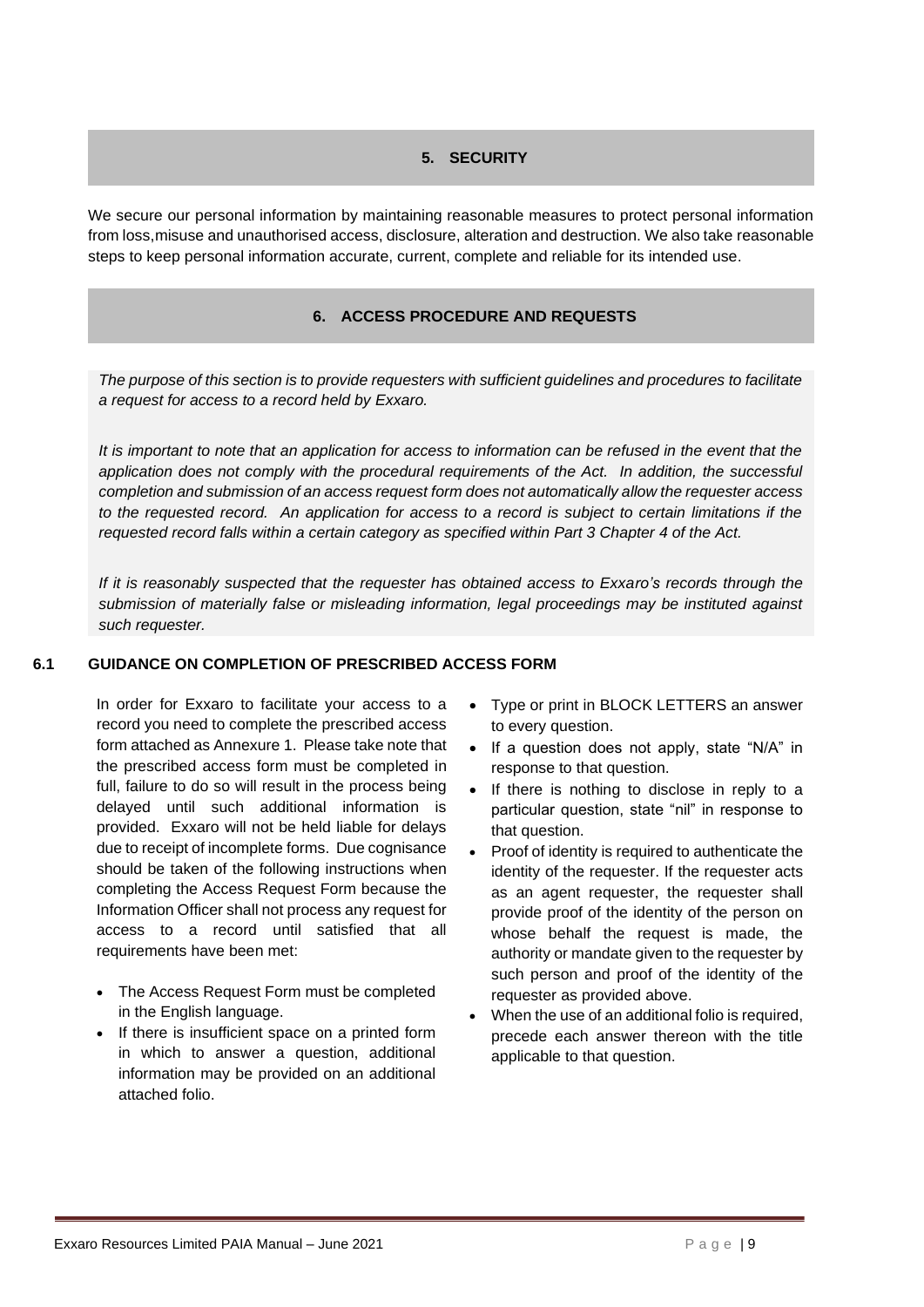#### **6.2 SUBMISSION OF PRESCRIBED ACCESS FORM**

The completed Access Request Form must be submitted either via conventional mail or e-mail

**6.3 PAYMENT OF PRESCRIBED FEES**

Payment details can be obtained from the Information Officer and payment can be made either via a direct deposit, by bank guaranteed cheque or by postal order (no credit card payments are accepted). Proof of payment must be supplied.

Four types of fees are provided for in terms of the Act:

*Request fee:* An initial, non-refundable R50.00 (incl. VAT) is payable on submission.

This fee is not applicable to personal requesters, referring to any person seeking access to records that contain their personal information.

*Reproduction fee:* This fee is payable with respect to all records that are automatically available.

and must be addressed to the Information **Officer** 

Access fee: If the request for access is successful an access fee may be required to reimburse Exxaro for the costs involved in the search, reproduction and/or preparation of the record and will be calculated based on the Prescribed Fees.

*Deposit:* A deposit of one third (1/3) of the amount of the applicable access fee, is payable if Exxaro receives a request for access to information held on a person other than the requester himself/herself and the preparation for the record will take more than six (6) hours. In the event that access is refused to the requested record, the full deposit will be refunded to the requester.

#### **6.4 NOTIFICATION**

Exxaro will within thirty (30) days of receipt of the request decide whether to grant or decline the request and give notice with reasons (if required) to that effect.

The thirty (30) day period within which Exxaro has to decide whether to grant or refuse the request, may be extended for a further period of not more than thirty (30) days, if the request is for a large volume of information, or the request requires a search for information held at another office of Exxaro and the information cannot be reasonably be obtained within the original thirty (30) day period. Exxaro will notify the requester in writing should an extension be sought.

If the request for access to a record is successful the requester will be notified of the following:

- The amount of the access fee payable upon gaining access to the record;
- An indication of the form in which the access will be granted; and
- Notice that the requester may lodge an application with a court against the payment of the access fee and the procedure, including the period, for lodging the application.

#### **6.5 RECORDS THAT CANNOT BE FOUND OR DO NOT EXIST**

If Exxaro has searched for a record and it is believed that the record either does not exist or cannot be found within the original thirty (30) day and the notified thirty (30) day extension period, the requester will be notified by way of an affidavit or affirmation.

This will include the steps that were taken to try to locate the record.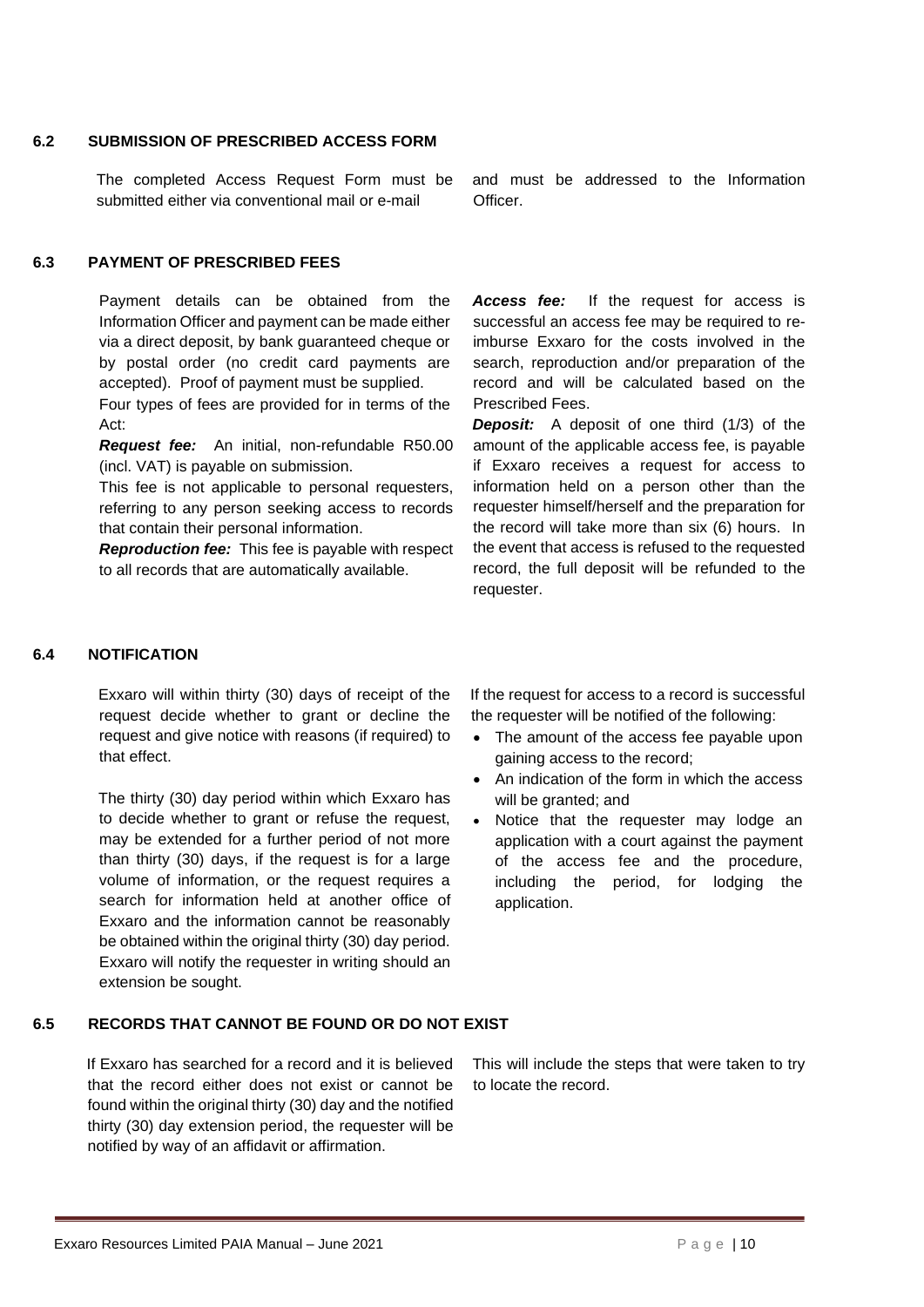#### **6.6 OTHER RELEVANT FORMS**

When collecting and processing personal information, data subjects will be provided with relevant information and notice for what purposes their personal information is being collected and processed or used and who the recipients of the personal information are or will be (refer to attached consent and notification form in Annexure 2).

For any complaints relating to personal information, please submit the Complaints Form found in Annexure 3 to our Information Officer.

Further, data subjects will be provided an opportunity to request any personal information held about the data subject, the correction of personal information and the withdrawal of consent to the processing of personal information. Any of the latter may be done by submitting the form referred to in Annexure 4 to our Information Officer.

#### **7. GROUNDS FOR REFUSAL OF ACCESS TO RECORDS AND APPEAL**

#### <span id="page-10-0"></span>**7.1 GROUNDS FOR REFUSAL**

The thirty (30) day period within which the Information Officer is required to reply to a request, as stipulated in the Act, shall commence only once a requester has complied with all the requirements of the Act in requesting access to a record, to the satisfaction of the Information Officer.

Requests may be refused on the following grounds, as set out in the Act:

- Mandatory protection of privacy of a third party who is a natural person, including a deceased person, which would involve the unreasonable disclosure of personal information of that natural person;
- Mandatory protection of commercial information of a third party or Exxaro, if the record contains:
	- o Trade secrets of the third party of Exxaro;
	- o Financial, commercial, scientific or technical information which disclosure could likely cause harm to the financial or commercial interests of the third party or Exxaro; and

#### **7.2 APPEAL**

If a requester is aggrieved by the refusal of the Information Officer to grant a request for a record, the requester may, within one hundred and eighty (180) days of notification of the Information Officer's decision, apply to a court

- Information disclosed in confidence by a third party of Exxaro if the disclosure could put that third party to disadvantage in negotiations or commercial competition;
- Mandatory protection of certain confidential information of a third party if disclosure of the record would result in a breach of a duty of confidence owed to that party in terms of an agreement;
- Mandatory protection of the safety of individuals, and the protection of property;
- Mandatory protection of records privileged from production in legal proceedings, unless the legal privilege has been waived; and
- Mandatory protection of research information of a third party and of Exxaro**.**

for appropriate relief in accordance with Section 78 of the Act.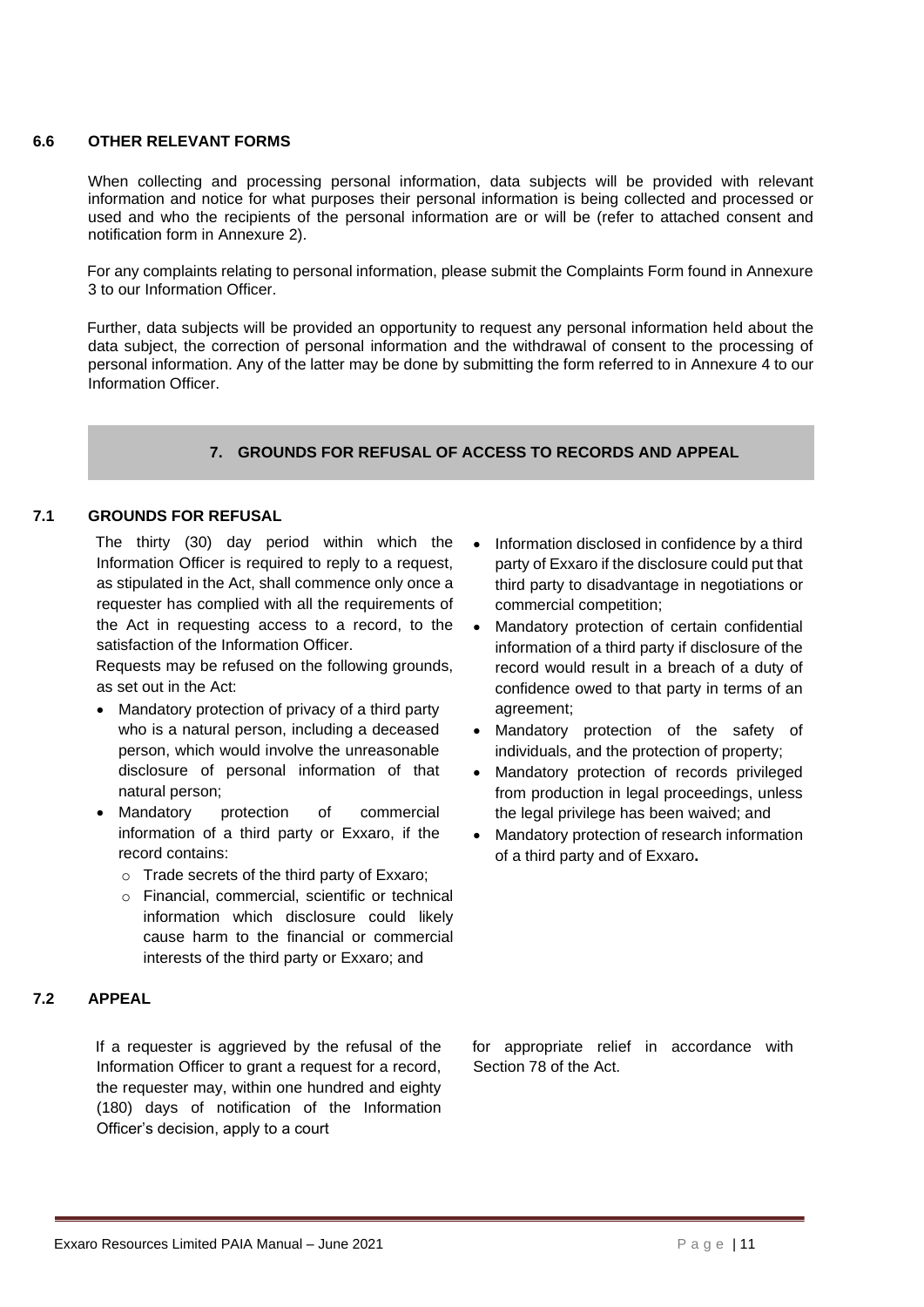#### **8. PRESCRIBED FEES**

#### <span id="page-11-0"></span>**8.1 REPRODUCTION FEES**

The applicable fees (excluding VAT) for reproduction as referred to above are:

|                                                                              | Rand  |
|------------------------------------------------------------------------------|-------|
| For every photocopy of an A4–size page or part thereof                       | 1.10  |
| For every printed copy of an A4-size page or part thereof held on a computer |       |
| or in electronic form                                                        | 0.75  |
| • For a copy in a computer readable form:                                    |       |
| Compact disc<br>$\circ$                                                      | 70.00 |
| • A transcription of visual images, for an A4-size page or part thereof      | 40.00 |
| For a copy of visual images                                                  |       |
| A transcription of an audio record, for an A4-size page or part thereof      | 60.00 |
| • For a copy of an audio record                                              | 20.00 |
|                                                                              | 30.00 |

#### **8.2 REQUEST FEE**

A request fee of R50.00 (excluding VAT) is payable upfront where a requestor submits a request for access to information on anybody else other than a requestor.

#### **8.3 ACCESS FEE**

The applicable fees (excluding VAT) which will be payable are:

| • For every photocopy of an A4-size page or part thereof                     | 1.10  |
|------------------------------------------------------------------------------|-------|
| For every printed copy of an A4-size page or part thereof held on a computer |       |
| or in electronic form                                                        | 0.75  |
| • For a copy in a computer readable form:                                    |       |
| Compact disc<br>$\Omega$                                                     | 70.00 |
| • A transcription of visual images, for an A4-size page or part thereof      | 40.00 |
| For a copy of visual images                                                  | 60.00 |
| A transcription of an audio record, for an A4-size page or part thereof      | 20.00 |
| For a copy of an audio record                                                | 30.00 |
| To search a record that must be disclosed, per hour of part of the hour      | 30.00 |
|                                                                              |       |

#### **8.4 POSTAGE FEE**

When a copy of the record needs to be posted the actual postal fee is payable in addition to the applicable fees.

Rand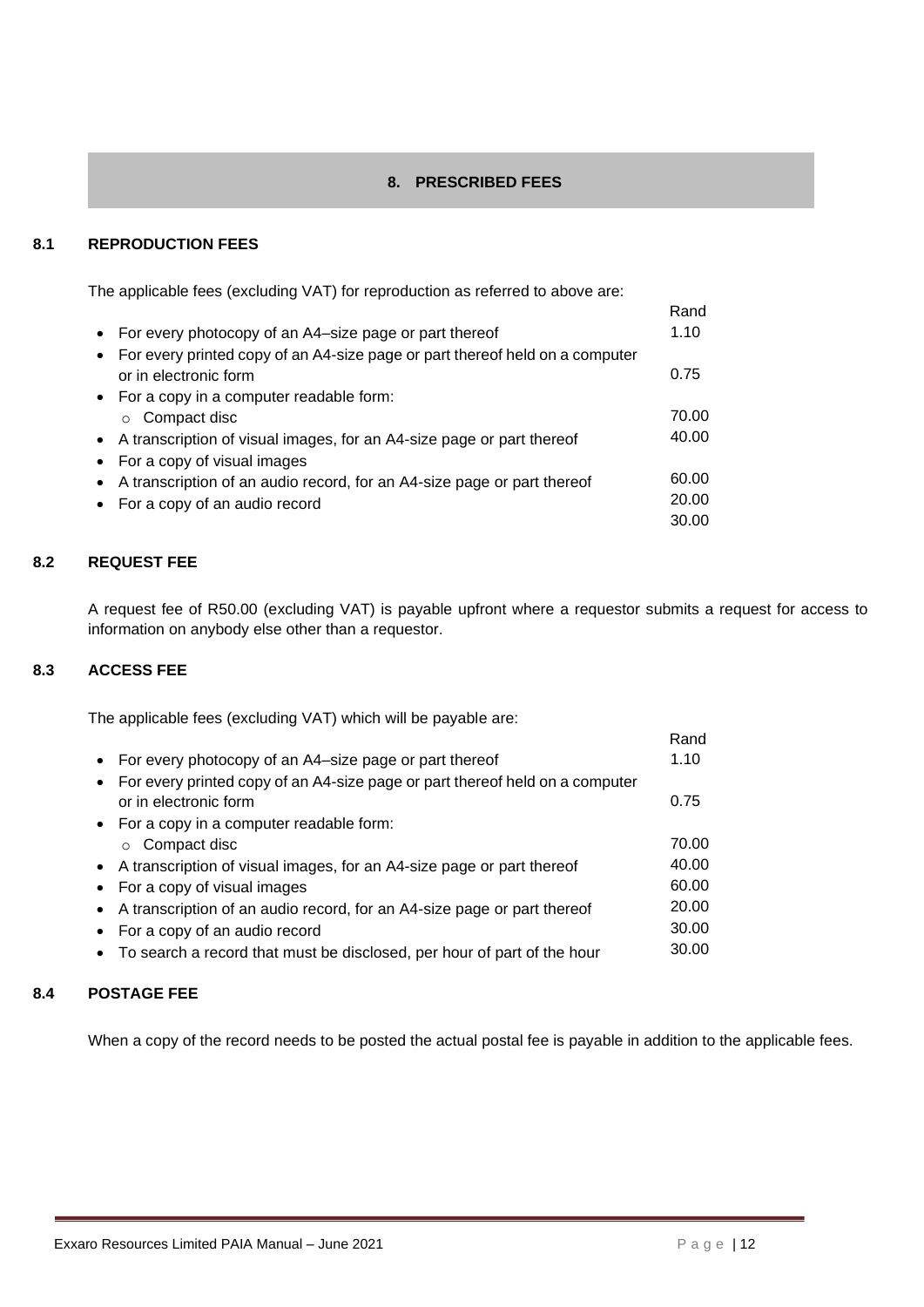#### <span id="page-12-0"></span>**ANNEXURE 1: ACCESS FORM**

#### **REQUEST FOR ACCESS TO A RECORD OF EXXARO**

(Section 53(1) of the Promotion of Access to Information Act 2 of 2000)

#### **A. Particulars of private body**

| <b>Contact details:</b>                            |  |
|----------------------------------------------------|--|
| Chief Executive Officer (as<br>defined in the Act) |  |
| <b>Information Officer</b>                         |  |
| Postal address                                     |  |
| Physical address                                   |  |
| Phone number                                       |  |
| Fax number                                         |  |
| E-mail address                                     |  |

#### **B. Particulars of person requesting access to the record**

- *(a) The particulars of the person who requests access to the record must be recorded below.*
- *(b) Furnish an address and/or fax number in the Republic of South Africa to which information must be sent.*
- *(c) Proof of identity is required from both the requester and any person or any party acting on behalf of the requester. The original identity document or such other proof satisfactory to the Chief Executive Officer or Information Officer will need to be presented with this request by the requester or the requester's representative before the request will be processed.*
- *(d) If the request is made on behalf of another person, proof of the capacity in which the request is made, is also to be presented with this request.*

#### **DETAILS OF REQUESTER**

| Surname/ Company Name                                             |  |
|-------------------------------------------------------------------|--|
| Full names/ Full name and<br>surname of Company<br>Representative |  |
| Identity number/Company<br>Registration No.                       |  |
| Postal address                                                    |  |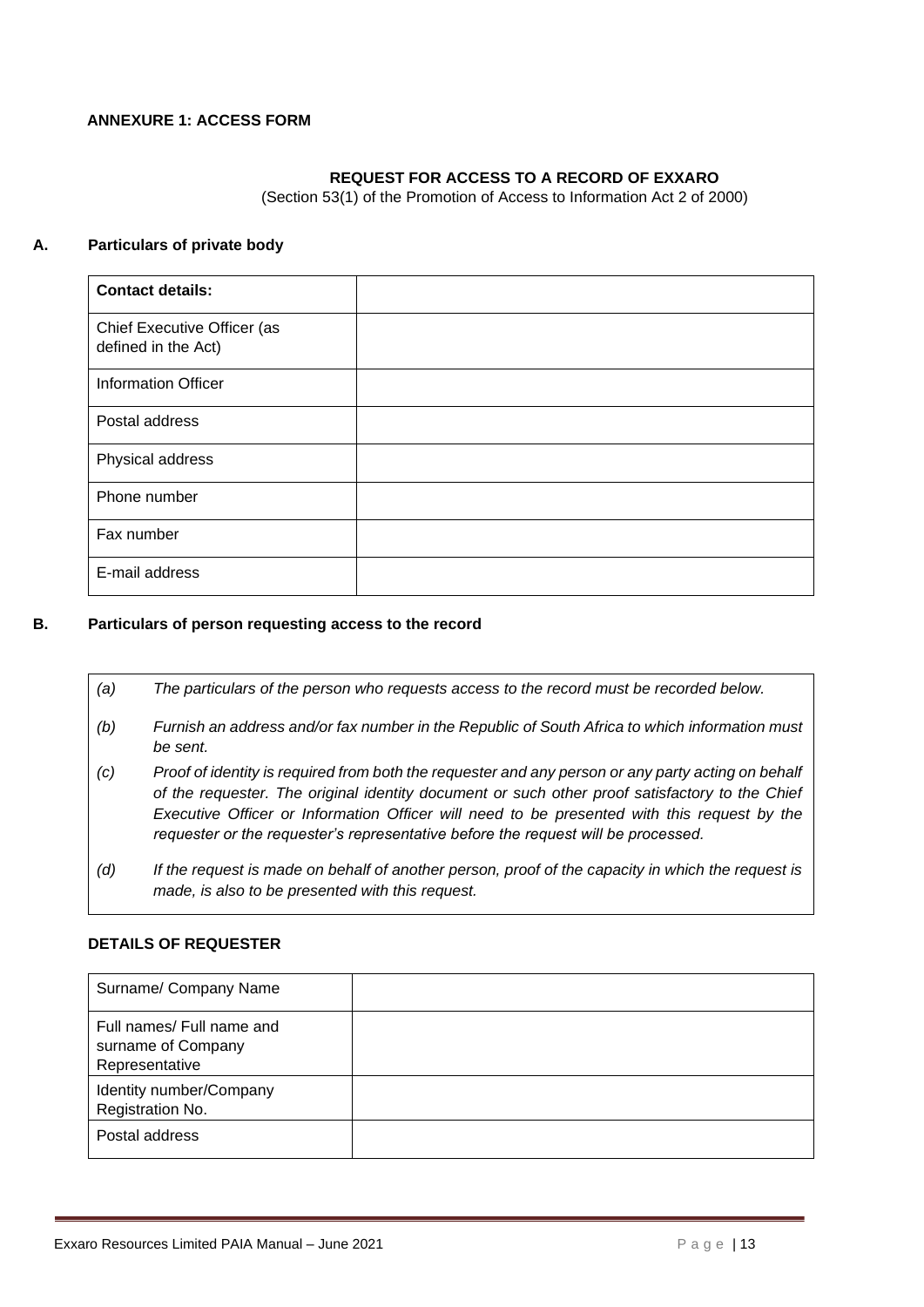| Telephone number |  |
|------------------|--|
| Fax number       |  |
| E-mail address   |  |

**If a request is made on behalf of another person the requester is obliged to identify him/herself and to provide proof of the mandate under which the request is made, to the satisfaction of the Information Officer.** 

#### **C. Particulars of person on whose behalf request is made**

| Surname         |  |
|-----------------|--|
| Name            |  |
| Identity number |  |

#### **D. Particulars of record**

- *(a) Provide full particulars of the record to which access is requested, including the reference number if that is known to you, to enable the record to be located.*
- *(b) If the provided space is inadequate please continue on a separate folio and attach it to this form. The requester must sign all the additional folios.*
- *(c) The requester's attention is drawn to the grounds on which the private body must or may refuse access to a record (in certain instances this may be mandatory, in others it may be discretionary):*

Mandatory protection of the privacy of a third party who is a natural person (human being);

o *Mandatory protection of commercial information of third party;* 

Mandatory protection of certain confidential information of a third party;

*Mandatory protection of the safety of individuals, and the protection of property;* 

o *Mandatory protection of records privileged from production in legal proceedings;* 

Commercial information of a private body;

o *Mandatory protection of research information of a third party and a private body.*

#### **E. Description of record or relevant part of the record**

| Category | <b>Description of record</b> |  |  |  |  |
|----------|------------------------------|--|--|--|--|
|          |                              |  |  |  |  |
|          |                              |  |  |  |  |
|          |                              |  |  |  |  |
|          |                              |  |  |  |  |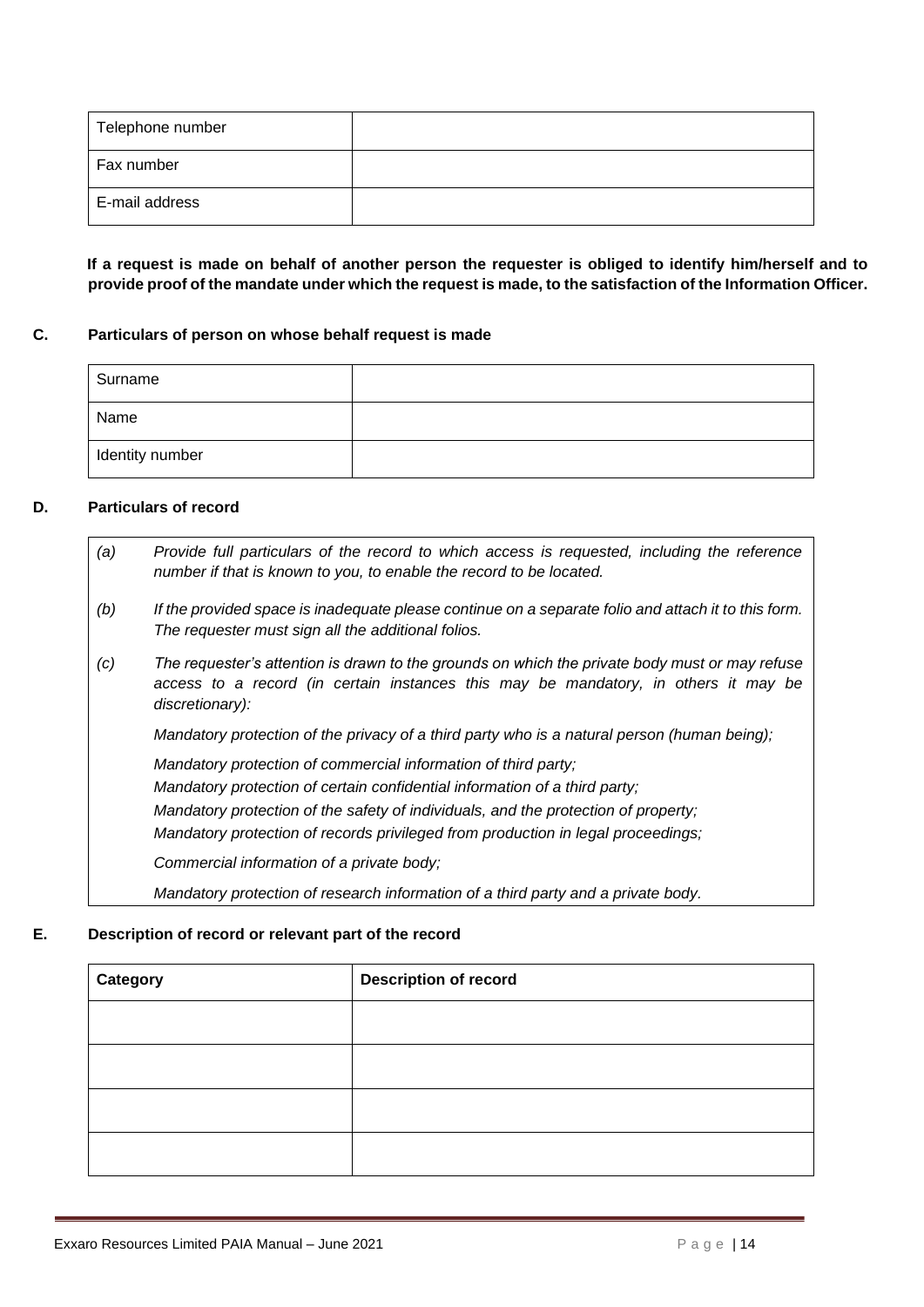#### **F. Fees**

- *(a) A request for access to a record, other than a record containing personal information about yourself, will be processed only after a request fee (currently R50.00) has been paid.*
- *(b) If the prescribed request fee is amended you will be notified of the amount required to be paid as the request fee.*
- *(c) The fee payable for access to a record depends on the form in which access is required and the reasonable time required to search for and prepare a record.*
- *(d) If you qualify for exemption of the payment of any fee, please state the reason therefore.*

| the appropriate box) | The requester qualifies for an exemption in payment of fees (mark | <b>Yes</b> | <b>No</b> |
|----------------------|-------------------------------------------------------------------|------------|-----------|
| Reason               |                                                                   |            |           |
|                      |                                                                   |            |           |
|                      |                                                                   |            |           |
|                      |                                                                   |            |           |
|                      |                                                                   |            |           |

#### **G. Form of access to record**

| If you are prevented by a disability to read, view or listen to the record in the form of access provided<br>for in 1 to 4 hereunder, state your disability and indicate in which form the record is required. |                                                                                                                                                         |  |  |  |  |
|----------------------------------------------------------------------------------------------------------------------------------------------------------------------------------------------------------------|---------------------------------------------------------------------------------------------------------------------------------------------------------|--|--|--|--|
| Disability:                                                                                                                                                                                                    |                                                                                                                                                         |  |  |  |  |
|                                                                                                                                                                                                                | Form in which record is required?                                                                                                                       |  |  |  |  |
|                                                                                                                                                                                                                | Mark the appropriate box with an "X".                                                                                                                   |  |  |  |  |
| NOTES:                                                                                                                                                                                                         |                                                                                                                                                         |  |  |  |  |
| (a)                                                                                                                                                                                                            | Your indication as to the required form of access depends on the form in which the record is<br>available.                                              |  |  |  |  |
| (b)                                                                                                                                                                                                            | Access in the form requested may be refused in certain circumstances. In such a case you will<br>be informed if access will be granted in another form. |  |  |  |  |
|                                                                                                                                                                                                                |                                                                                                                                                         |  |  |  |  |

*(c) The fee payable for access to the record, if any, will be determined partly by the form in which access is requested.*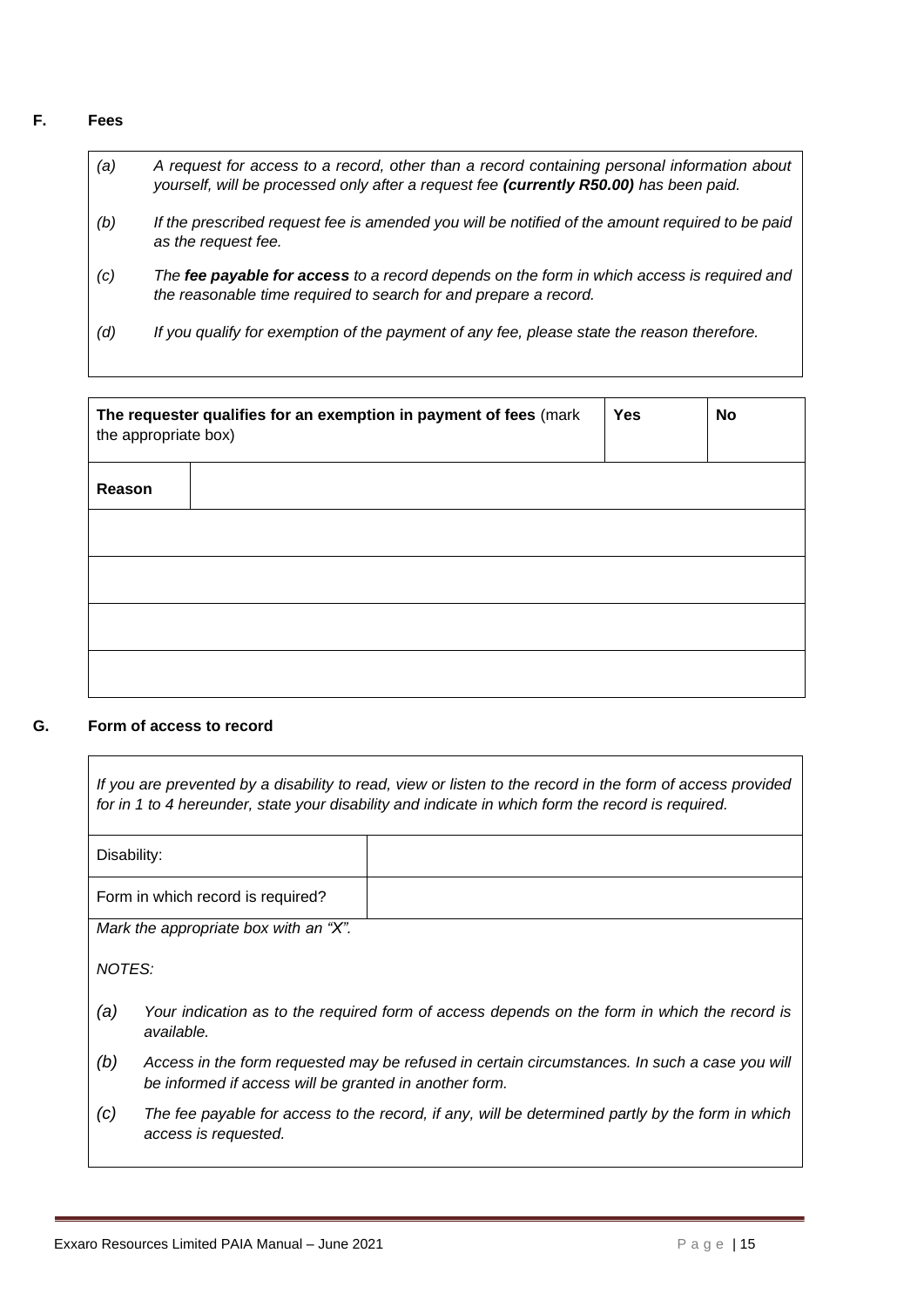| $\mathbf 1$ . | If the record is in written or printed form -                                                                                                                                 |                                                                                   |  |                      |  |                              |  |  |  |
|---------------|-------------------------------------------------------------------------------------------------------------------------------------------------------------------------------|-----------------------------------------------------------------------------------|--|----------------------|--|------------------------------|--|--|--|
|               | copy of record*                                                                                                                                                               |                                                                                   |  | inspection of record |  |                              |  |  |  |
| 2.            | If record consists of visual images -<br>(this includes photographs, slides, video recordings, computer-generated images, sketches,<br>$etc.$ )                               |                                                                                   |  |                      |  |                              |  |  |  |
|               | copy of the<br>view the images<br>images*                                                                                                                                     |                                                                                   |  |                      |  | transcription of the images* |  |  |  |
| 3.            | If the record consists of recorded words or information which can be reproduced in<br>sound -                                                                                 |                                                                                   |  |                      |  |                              |  |  |  |
|               | transcription of soundtrack*<br>listen to the soundtrack (audio<br>(written or printed document)<br>cassette)                                                                 |                                                                                   |  |                      |  |                              |  |  |  |
| 4.            |                                                                                                                                                                               | If the record is held on computer or in an electronic or machine- readable form - |  |                      |  |                              |  |  |  |
|               | printed copy of<br>printed copy of<br>copy in computer readable<br>information derived<br>record*<br>format*                                                                  |                                                                                   |  |                      |  |                              |  |  |  |
|               | Yes<br><b>No</b><br>* If you requested a copy or transcription of a record (above),<br>do you wish the copy or transcription to be posted to you? A<br>postal fee is payable. |                                                                                   |  |                      |  |                              |  |  |  |

#### **H. Participation of right to be exercised or protected**

*If the provided space is inadequate please continue on a separate folio and attach it to this form.* **The requester** *must sign all the additional folios.*

#### 1. Indicate which right is to be exercised or protected

2. Explain why the requested record is required for the exercising or protection of the aforementioned right: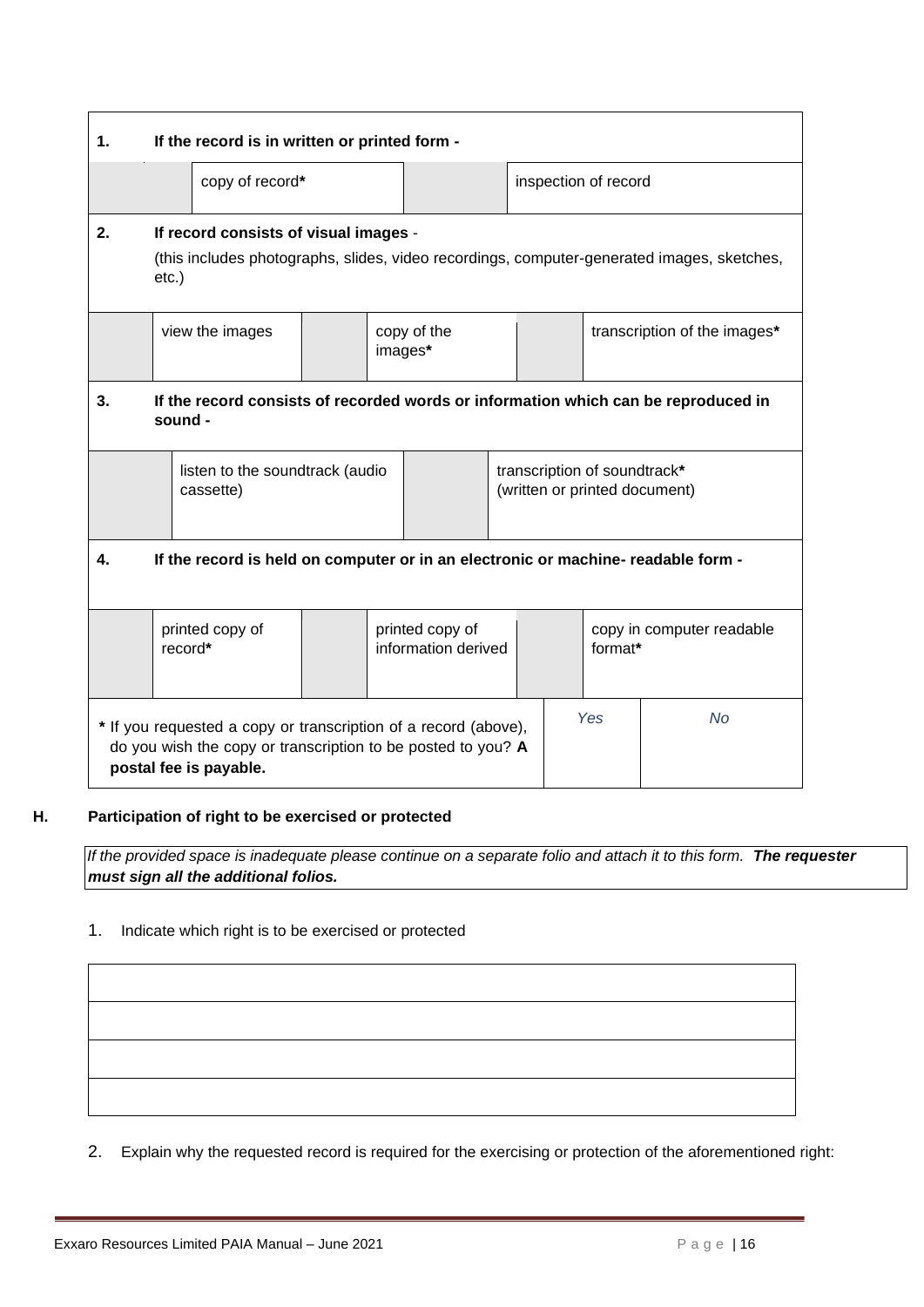#### **I. Notice of decision regarding request for access**

*You will be notified in writing whether your request has been approved/denied. If you wish to be informed thereof in another manner, please specify the manner and provide the necessary particulars to enable compliance with your request.* 

How would you prefer to be informed of the decision regarding your request for access to the record?

| Sian<br>- - | . | _ |
|-------------|---|---|
|             |   |   |

**SIGNATURE OF REQUESTER/ PERSON ON WHOSE BEHALF REQUEST IS MADE** 

\_\_\_\_\_\_\_\_\_\_\_\_\_\_\_\_\_\_\_\_\_\_\_\_\_\_\_\_\_\_\_\_\_\_\_\_\_\_\_\_\_\_\_\_\_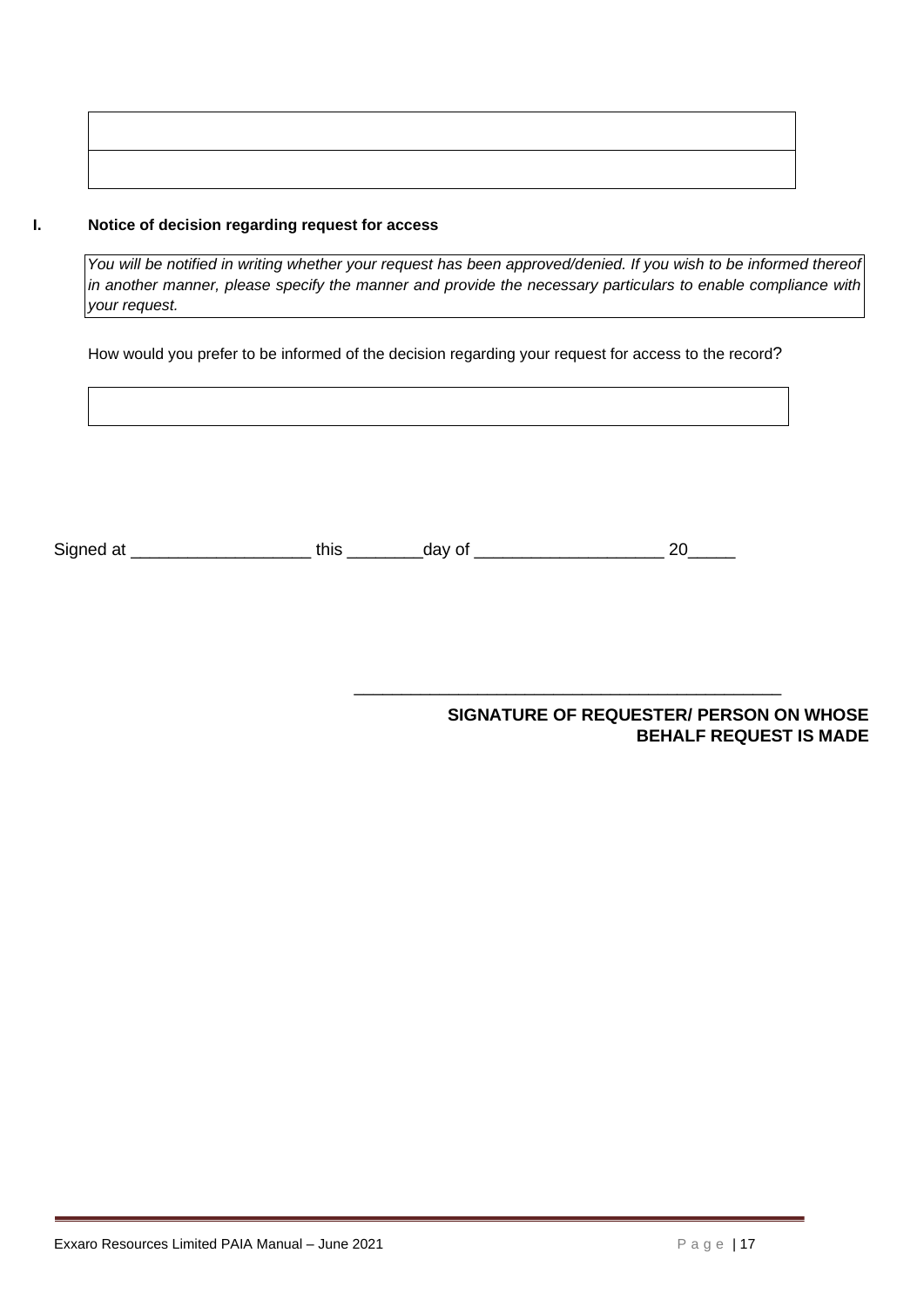#### <span id="page-17-0"></span>**ANNEXURE 2: CONSENT TO PROCESS/ NOTIFICATION TO COLLECT PERSONAL INFORMATION FORM**

### **CONSENT TO PROCESS/ NOTIFICATION TO COLLECT PERSONAL INFORMATION FORM**

| Please submit the completed form to the Information Officer:                                                                                                                                                                                                                                                                | In terms of (Section 11/18) of the Protection of Personal Information Act, 2013 (Act No. 4 of 2013)                 |  |  |  |
|-----------------------------------------------------------------------------------------------------------------------------------------------------------------------------------------------------------------------------------------------------------------------------------------------------------------------------|---------------------------------------------------------------------------------------------------------------------|--|--|--|
| Name:                                                                                                                                                                                                                                                                                                                       |                                                                                                                     |  |  |  |
| <b>Contact Number:</b>                                                                                                                                                                                                                                                                                                      |                                                                                                                     |  |  |  |
| <b>Email Address:</b>                                                                                                                                                                                                                                                                                                       |                                                                                                                     |  |  |  |
| Section A. Purpose for Collection and Processing the Information                                                                                                                                                                                                                                                            |                                                                                                                     |  |  |  |
| Personal Information is to enable the Company:                                                                                                                                                                                                                                                                              | The purpose for the collection of your Personal Information and the reason for the Company requiring your           |  |  |  |
| such as:                                                                                                                                                                                                                                                                                                                    | i.to comply with lawful obligations, including amongst others, all applicable labour, tax and financial legislation |  |  |  |
| $\circ$                                                                                                                                                                                                                                                                                                                     | The Financial Advisory and Intermediary Services Act 37 of 2002 (FAIS)                                              |  |  |  |
| The Financial Intelligence Centre Act 38 of 2001 (FICA)<br>$\circ$                                                                                                                                                                                                                                                          |                                                                                                                     |  |  |  |
| $\circ$                                                                                                                                                                                                                                                                                                                     | The National Credit Act 34 of 2005                                                                                  |  |  |  |
| $\circ$                                                                                                                                                                                                                                                                                                                     | The Broad Based Black Economic Empowerment laws (B-BBEE)                                                            |  |  |  |
|                                                                                                                                                                                                                                                                                                                             | ii.to give effect to a contractual relationship between the Company and yourself;                                   |  |  |  |
| iii.to conduct its business operations; and                                                                                                                                                                                                                                                                                 |                                                                                                                     |  |  |  |
|                                                                                                                                                                                                                                                                                                                             | iv.to protect the legitimate interests of the Company, yourself and or any third parties.                           |  |  |  |
| <b>Section B. Declaration and Informed Consent</b>                                                                                                                                                                                                                                                                          | All Personal Information which you provide to the Company will only be used for the purposes set out above.         |  |  |  |
|                                                                                                                                                                                                                                                                                                                             | I consent to providing the Personal Information required, to the Company, on the understanding that the             |  |  |  |
| Company is responsible to abide by the principles set out in POPIA, in the Company POPIA Policy, and in this<br>document.                                                                                                                                                                                                   |                                                                                                                     |  |  |  |
| I declare that all Personal Information being supplied by me to the Company is accurate, up to date, not<br>misleading, and that it is complete in all material respects.                                                                                                                                                   |                                                                                                                     |  |  |  |
| I undertake to advise the Company immediately of any changes to my Personal Information, should any of the<br>details change.                                                                                                                                                                                               |                                                                                                                     |  |  |  |
| By providing the Company with my Personal Information, I consent and give the Company permission to process<br>and further process the Personal Information, as and when required, that I supply to the Company,<br>understanding the purposes for which the Personal Information is required and for which it will be use. |                                                                                                                     |  |  |  |
| <b>First Name and Surname:</b><br>Signature:<br>Date:                                                                                                                                                                                                                                                                       |                                                                                                                     |  |  |  |

 $\overline{\phantom{a}}$ 

٦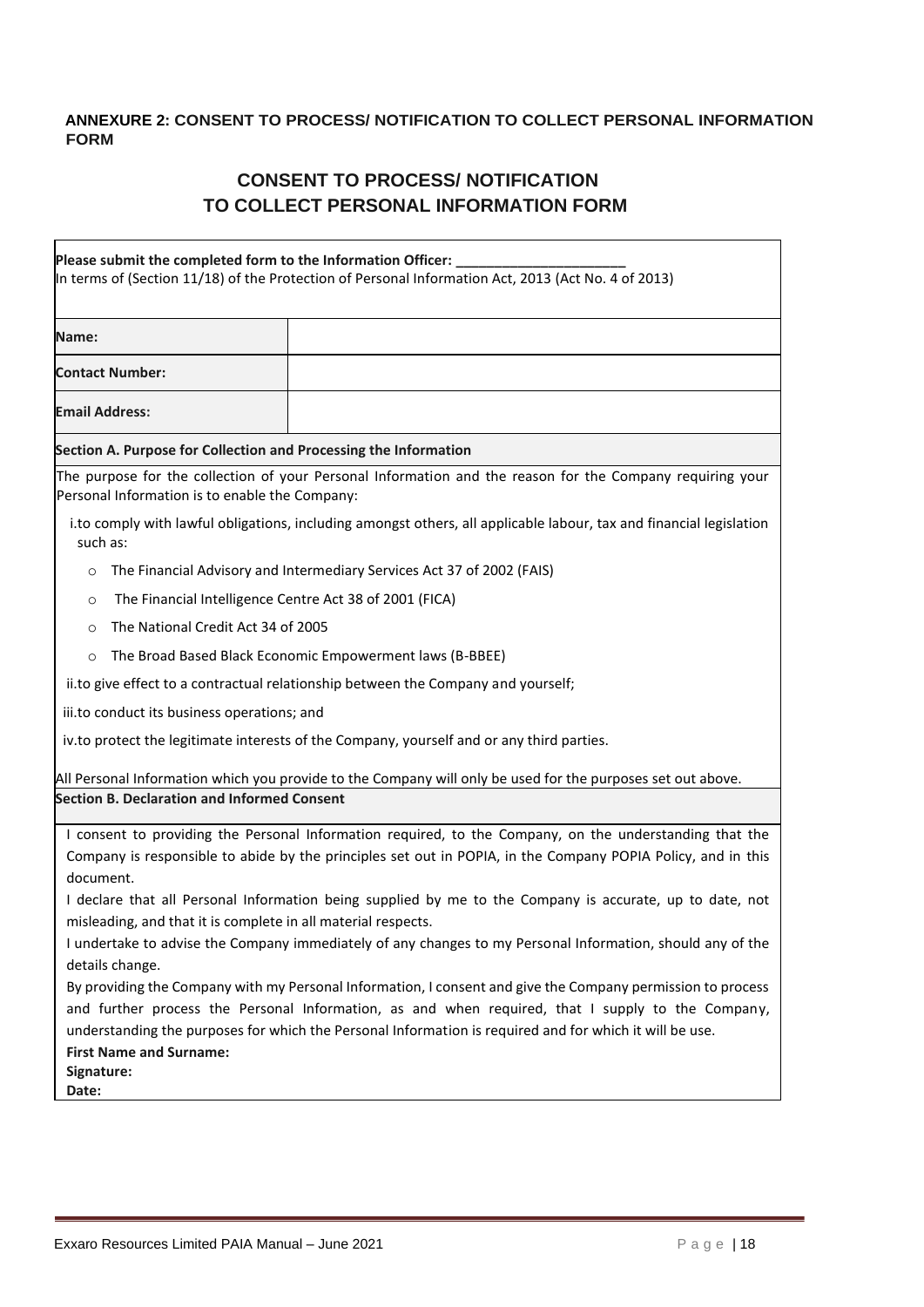### <span id="page-18-0"></span>**ANNEXURE 3: COMPLAINT REGARDING THE PROTECTION OF PERSONAL INFORMATION FORM COMPLAINT REGARDING THE PROTECTION OF PERSONAL INFORMATION**

| Please submit the completed form to the Information Officer:<br>In terms of (Section 74) of the Protection of Personal Information Act, 2013 (Act No. 4 of 2013) |  |  |                        |                                                                                                                                                                                                                                                        |
|------------------------------------------------------------------------------------------------------------------------------------------------------------------|--|--|------------------------|--------------------------------------------------------------------------------------------------------------------------------------------------------------------------------------------------------------------------------------------------------|
| Name:                                                                                                                                                            |  |  |                        |                                                                                                                                                                                                                                                        |
| <b>Contact Number:</b>                                                                                                                                           |  |  |                        |                                                                                                                                                                                                                                                        |
| <b>Email Address:</b>                                                                                                                                            |  |  |                        |                                                                                                                                                                                                                                                        |
|                                                                                                                                                                  |  |  |                        | NOTE: Where we are unable to resolve your complaint to your satisfaction you have the right to take up your complaint with the<br>Information Regulator: Complaints.IR@justice.gov.za - JD House, 27 Stiemens Street, Braamfontein, Johannesburg, 2001 |
|                                                                                                                                                                  |  |  |                        | Section A. Particulars of Complainant (Please provide proof Identification along with the complaint form)                                                                                                                                              |
| <b>First Name:</b>                                                                                                                                               |  |  | Surname:               |                                                                                                                                                                                                                                                        |
| <b>Identity Number:</b>                                                                                                                                          |  |  | <b>Postal Address:</b> |                                                                                                                                                                                                                                                        |
| <b>Contact Number:</b>                                                                                                                                           |  |  | <b>Email Address:</b>  |                                                                                                                                                                                                                                                        |
| <b>Section B. Details of Complaint</b>                                                                                                                           |  |  |                        |                                                                                                                                                                                                                                                        |
|                                                                                                                                                                  |  |  |                        |                                                                                                                                                                                                                                                        |
| <b>Section B. Desired Outcome</b>                                                                                                                                |  |  |                        |                                                                                                                                                                                                                                                        |
|                                                                                                                                                                  |  |  |                        |                                                                                                                                                                                                                                                        |
| <b>Section C. Signature</b>                                                                                                                                      |  |  |                        |                                                                                                                                                                                                                                                        |
| Signature:                                                                                                                                                       |  |  |                        |                                                                                                                                                                                                                                                        |
| Date:                                                                                                                                                            |  |  |                        |                                                                                                                                                                                                                                                        |